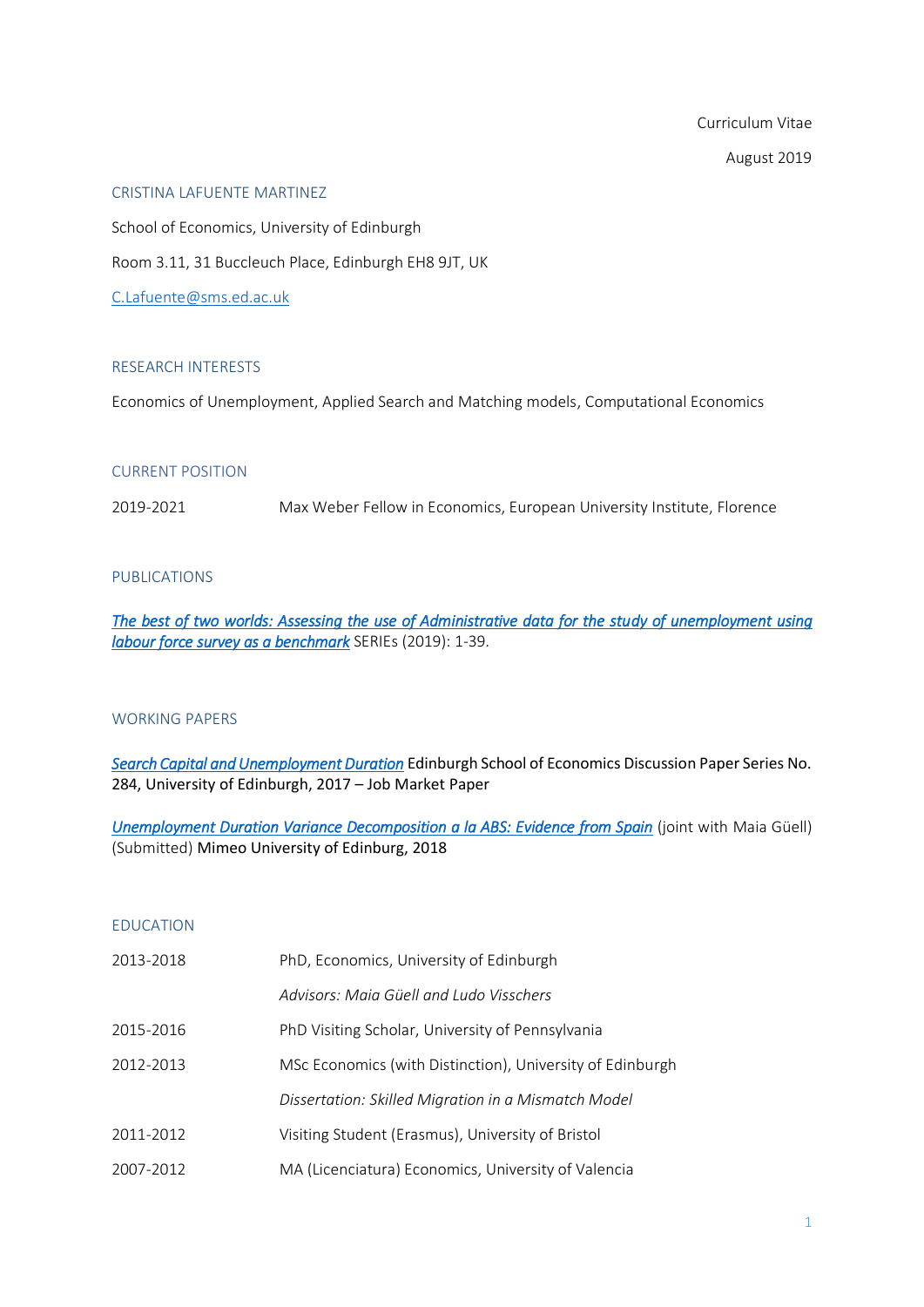#### WORK EXPERIENCE – RESEARCH

|           | Postdoctoral Fellowship in Economics, University of Edinburgh |  |  |
|-----------|---------------------------------------------------------------|--|--|
| 2017-2018 |                                                               |  |  |
|           |                                                               |  |  |
|           |                                                               |  |  |

## *As Research Assistant*

| Oct 2014-Jul 2016 | Philipp Kircher (UoE and EUI); quantitative analysis of matching model in<br>"Quantity-biased technological change" (with J. Eeckhout (UPF) |
|-------------------|---------------------------------------------------------------------------------------------------------------------------------------------|
| Oct 2014          | Ludo Visschers (UoE); assistance with data collection and analysis for<br>occupational mobility project.                                    |
| Sep 2014          | Jonh H Moore (UoE); editing assistance.                                                                                                     |

### WORK EXPERIENCE - TEACHING

## *As Lecturer*

| 2018     | Development Economics, Msc option Course, University of Edinburgh |
|----------|-------------------------------------------------------------------|
| $T = -1$ |                                                                   |

| Teaching assistant/tutor |  |
|--------------------------|--|
|                          |  |

| Aug 2019, 2016 | Tools for Macroeconomists: Advanced Methods, Methods Summer School,<br>LSE.             |
|----------------|-----------------------------------------------------------------------------------------|
| 2014-2019      | Macroeconomics I and II (graduate), University of Edinburgh                             |
| 2019           | Topics in Macroeconomics (undergraduate, 3 <sup>rd</sup> year), University of Edinburgh |
| 2016-2019      | Computational Methods Bootcamp, University of Edinburgh                                 |
| 2013/14        | Economics 1A (undergraduate, 1 <sup>st</sup> year), University of Edinburgh             |

## PROFESSIONAL ACTIVITIES

| Refereeing for: | Review of Economic Dynamics, Labour Economics (journal) |  |  |  |  |
|-----------------|---------------------------------------------------------|--|--|--|--|
|-----------------|---------------------------------------------------------|--|--|--|--|

## HONOURS AND AWARDS

| 2017.2018 | Student Teaching Awards, University of Edinburg (nominated) |
|-----------|-------------------------------------------------------------|
| 2016-2017 | Research and Training Scholarship, University of Edinburgh  |
| 2012-2016 | Economic and Social Research Council Scholarship, 1+3       |

# OTHER PUBLICATIONS

*[Back to the future: The gig economy and underemployment](https://www.turing.ac.uk/blog/back-future-gig-economy-and-underemployment)* – with Rachel Scarfe and Carl Singleton (2018). Blog for the Alan Turing Institute